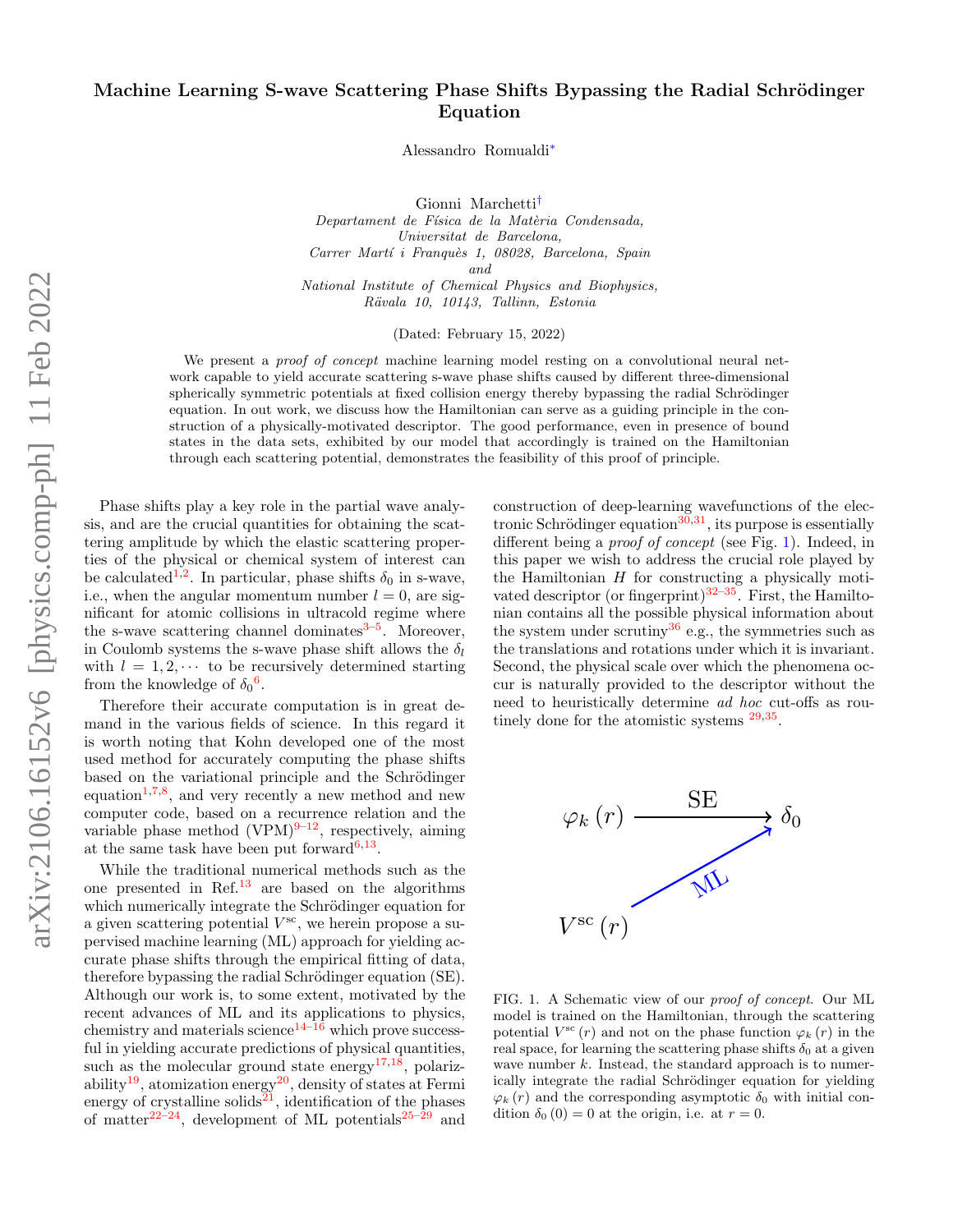To support the above observations, first we shall limit ourselves to the regression task that involve the prediction of the quantum phase shifts  $\delta_0$  at a fixed collision energy in the presence of a three-dimensional spherically symmetric regular potential. In such a case the Hamiltonian reads  $H = T + V<sup>sc</sup>$ , where T and  $V<sup>sc</sup>$  are the kinetic energy and the scattering potential, respectively. Therefore the scattering potential  $V^{\text{sc}}$  uniquely determines the Hamiltonian  $H^{37}$  $H^{37}$  $H^{37}$ . This situation is analogous to that thereby the Coulomb Matrix  $(CM)$  descriptor<sup>[20,](#page-7-12)[38](#page-7-24)</sup> is built on. Indeed, the CM's entries correspond to the Coulomb terms of the external potential in the molecular Hamiltonian.

Second, our ML model consists in a convolutional neural network (CNN) trained on the Hamiltonian, through the scattering potential  $V^{\rm sc}$  and not on the phase function  $\varphi_k$  that can be obtained only by solving the radial Schrödinger equation (see Fig. [1\)](#page-0-0). Accordingly, the regression task for the phase shifts will be performed by feeding images  $X$  of  $V^{\text{sc}}$  instances together with their labels  $\delta_0$  to the CNN. It is worth noting that our machine model is somehow equivalent to that employed by Mills et al.[39](#page-7-25) to predict ground-state energy of an electron in confining two-dimensional electrostatic potentials.

Overall, our machine learning model is capable of predicting the target phase shifts, caused by different threedimensional spherically symmetric regular potentials at fixed collision energy with relative error much less than 1%, and corresponding ML accuracy in terms of the average of the mean absolute percentage error (MAPE)  $\leq 0.1\%$ . This is remarkable, considering that the approximate phase shifts computed in the first Born approximation and the exact ones are considered to agree very well when the relative error is  $\lesssim 5\%$ <sup>[1](#page-6-2)</sup>.

Although our findings are a consequence of the universal approximation theorem for the neural networks $40$ which suggests that the continuous mapping between the scattering potential  $V^{sc}(r)$  in the real space and the corresponding phase shift  $\delta_0(r)$  can be learned by means of a feed-forward  $CNN<sup>41,42</sup>$  $CNN<sup>41,42</sup>$  $CNN<sup>41,42</sup>$  $CNN<sup>41,42</sup>$ , similar to that successfully used in image recognition tasks $43-48$  $43-48$ , they do support the idea that the Hamiltonian of any given system should serve as a guiding principle in the search for physically-motivated descriptors for ML applications to physical sciences.

Note that throughout this paper the computations were performed assuming the typical scattering units, that is,  $\hbar = 2m = 1$ , m being the reduced mass of the scattering particle. Therefore in such units  $k, k<sup>2</sup>$  are the wave number and energy of the scattering particle in the center of mass reference frame, respectively.

# I. METHODS

#### A. Three-Dimensional Spherically Symmetric Potentials

In order to address the problem of learning quantum scattering phase shifts from data, we consider threedimensional spherically symmetric potentials that satisfy some nice mathematical properties in accordance with the scattering theory. In particular, the latter requires the scattering potentials to be reasonable smooth functions of the interparticle distance and to fall off sufficiently fast in the asymptotic region $10$ .

In the present work our choice of the potentials was dictated by their theoretical and practical importance in various branches of physics and chemical physics. In the following we briefly list the potentials under scrutiny.

The Thomas-Fermi (TF) potential (or Yukawa potential) V TF accounts for the screened Coulomb interaction and the strong interaction in condensed matter systems<sup>[49–](#page-7-32)[51](#page-7-33)</sup> and nuclear and particle physics<sup>[52](#page-7-34)</sup>, respectively. In its attractive form this potential has the following expression  $V^{\text{TF}}(r) = -V_0^{\text{TF}} \exp(-qr)/r$  where the positive quantities  $r, q, V_0^{\text{TF}}$  denote the interparticle distance, the screening parameter and the potential's strength, respectively.

A linear combination of the TF potentials gives rise to a scattering potential of significant importance in nu-clear and condensed matter physics<sup>[53](#page-7-35)[,54](#page-7-36)</sup>. Here we shall consider a double Yukawa (DY) potential  $V^{\rm DY}$  which is just a linear combination of two TF potentials, i.e.  $V^{\rm DY} (r) = -V_{01} \exp(-q_1 r)/r + V_{02} \exp(-q_2 r)/r$ . In this paper we shall tune the parameters  $q, V_{01}, V_{02}$  in such a way that it will be repulsive and attractive at short and long distances, respectively<sup>[10](#page-7-31)</sup>, see Section IC for details.

In plasma physics the screened Coulomb interaction is often accounted for by means of the exponential cosine (EC) screened Coulomb potential  $V^{EC}(r)$  =  $V_{\rm C}^{\rm EC}$  exp  $(-qr)$  cos  $(qr)/r^{55-61}$  $(qr)/r^{55-61}$  $(qr)/r^{55-61}$ . Note that both potentials  $V_{0}^{\text{EC}}$  and  $V^{\text{TF}}$  derive directly from the random phase approximation (RPA), thus neglecting the short-range ex-change and correlation effects in electronic systems<sup>[51](#page-7-33)</sup>.

Finally, our study will include the square-well (SW) potential  $V^{\text{SW}}$  that plays a fundamental role in the modeling of short-range interactions in various physical systems. In particular, the SW potential is useful as first approximation to the nuclear interaction between a neu-tron and a proton in a deuteron<sup>[62](#page-7-39)</sup>. The attractive  $V^{\text{SW}}$ is defined  $bv^{63}$  $bv^{63}$  $bv^{63}$ 

$$
V^{\text{SW}} = \begin{cases} -V_0, & r \le a \\ 0, & r > a \end{cases}
$$
 (1)

where the positive quantities  $V_0$ , a defines the SW potential's depth and radius, respectively. For a given collision energy  $k^2$ , the phase shift  $\delta_0$  is given by  $63$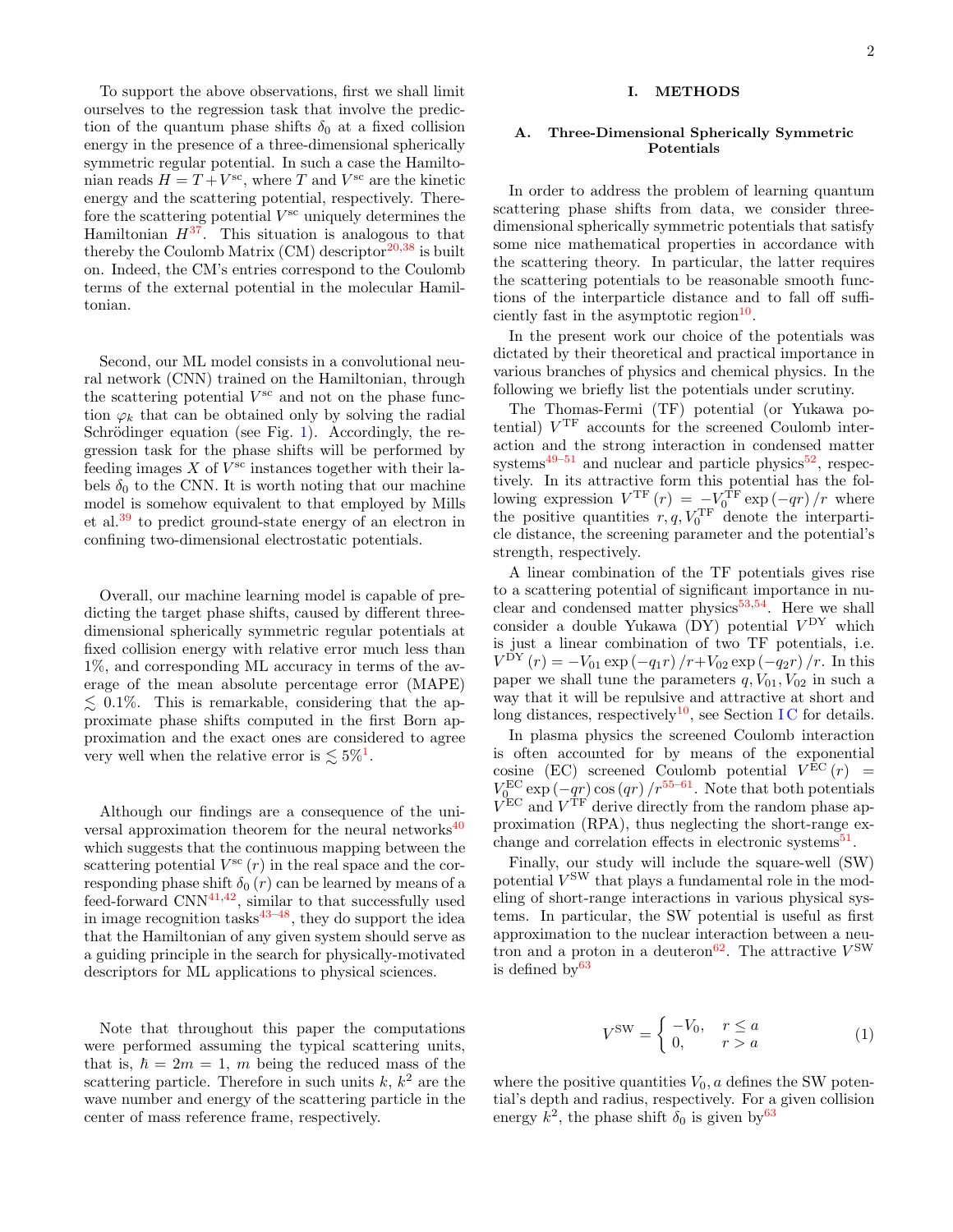<span id="page-2-1"></span>
$$
\tan \delta_0 = \frac{k j_0'(ka) j_0(\alpha a) - \alpha j_0(ka) j_0'(\alpha a)}{k n_0'(ka) j_0(\alpha a) - \alpha n_0(ka) j_0'(\alpha a)},
$$
 (2)

where the prime denotes differentiation with respect to the function's argument, and  $\alpha^2 = k^2 + V_0$ . Here the symbols  $j_0, n_0$  denote the spherical Bessel functions. Note that Eq. [2](#page-2-1) is beset by modulo  $\pi$  ambiguity, i.e.  $\delta_0$  is defined up to addition of an arbitrary multiple of  $\pi^{64,65}$  $\pi^{64,65}$  $\pi^{64,65}$  $\pi^{64,65}$ .

## <span id="page-2-6"></span>B. Computation of the Quantum Phase Shifts: The Variable Phase Approach

The standard computation of the phase shifts takes place in two stages. First, given a spherically symmetric regular potential  $V^{sc}(r)$ , one needs to solve the radial Schrödinger equation

<span id="page-2-2"></span>
$$
u''_l(r) + [k^2 - V^{\text{cf}}(r) - V^{\text{sc}}(r)] u_l(r) = 0, \qquad (3)
$$

for  $u_l(r)$  with the initial condition  $u_l(0) = 0$  at the origin for a given angular momentum number  $l$   $(l = 0, 1, \dots)$ . The repulsive centrifugal potential  $V^{\text{cf}}(r) = l(l+1)/r^2$ vanishes in our case as we shall limit ourselves to the computation of the s-wave phase shift  $\delta_0$  only. Therefore Eq. [3](#page-2-2) in s-wave becomes

<span id="page-2-3"></span>
$$
u_0''(r) + [k^2 - V^{sc}(r)] u_0(r) = 0.
$$
 (4)

The solution  $u_0$  can be obtained by numerically integrating Eq. [4.](#page-2-3) Note that this task requires the knowledge of the range of V sc in order to avoid possible inaccuracies and round-off errors as well. Finally, the quantity  $\delta_0$ is obtained by matching the numerical solution with the free solution of Eq. [4](#page-2-3) in the asymptotic region, i.e., where the effects of  $V^{sc}$  are negligible. As a consequence one needs to solve an algebraic equation for  $\delta_0$  of the same kind of Eq. [2,](#page-2-1) thereby involving the spherical Bessel functions  $j_0, n_0$ , and their corresponding derivatives. In general, the above standard approach can be cumbersome to be implemented for in-house computer codes.

An alternative approach to the computation of the phase shifts is given by the variable phase method $9-11,66$  $9-11,66$  $9-11,66$ . Despite the fact that the VPM follows from a simple mathematical property, that is, a homogeneous second order differential equation such as the radial Schrödinger equation can be reduced to a first order nonlinear equation of Riccati type, it really presents a paradigmatic shift in the partial wave analysis as the phase shifts are no longer regarded as mere scalar quantities. In fact, not only the VPM yields the value of the phase shift directly, but promotes it from a scalar quantity to a phase function  $r \mapsto \delta_0(r)$ , so providing important physical insights about the collision effects due to the presence of a particular potential<sup>[10](#page-7-31)</sup>.

The variable phase method rests on the following differential equation for the function  $\delta_0(r)$ 

<span id="page-2-4"></span>
$$
\delta_0'(r) = -\frac{V^{\rm sc}(r)}{k} \left[ \cos \delta_0(r) \hat{j}_0(kr) - \sin \delta_0(r) \hat{n}_0(kr) \right]^2, \tag{5}
$$

with the boundary condition at the origin  $\delta_0 (0) = 0$ . In Eq. [5](#page-2-4) the symbols  $\hat{j}_0$ ,  $\hat{n}_0$  denote the Riccati-Bessel functions.

The numerical integration of Eq. [5](#page-2-4) yields the value of  $\delta_0$  directly by taking the asymptotic limit of the solution, i.e.  $\lim_{r \to \infty} \delta_0(r) = \delta_0^{-10,67}$  $\lim_{r \to \infty} \delta_0(r) = \delta_0^{-10,67}$  $\lim_{r \to \infty} \delta_0(r) = \delta_0^{-10,67}$  $\lim_{r \to \infty} \delta_0(r) = \delta_0^{-10,67}$ . Moreover, the VPM automatically removes the modulo  $\pi$  ambiguity<sup>[10](#page-7-31)[,67](#page-8-0)[,68](#page-8-1)</sup>. The latter property gives the following expression for the Levinson's theorem<sup>[10](#page-7-31)[,69](#page-8-2)</sup>

<span id="page-2-5"></span>
$$
\lim_{k \to 0} \delta_0(k) = n_{b,0}\pi ,\qquad (6)
$$

where  $n_{b,0}$  is the number of bound states that the scattering potential is capable to form in s-wave at low energy.

In Fig. [2](#page-3-0) the phase shift  $\delta_0$  as function of r due to the presence of an attractive TF potential with  $V_0^{\text{TF}} = 5$ ,  $q = 1.1$  obtained by means of the VPM for  $k = 0.1$  is shown. It is evident that after an abrupt change the phase function  $\delta_0(r)$  converges to  $\delta_0 \approx \pi$  in the asymptotic region. Therefore, according to Levinson's theorem, see Eq. [6,](#page-2-5) this TF potential's instance supports one bound state in s-wave. In such a case its respective phase function takes a typical step-like behaviour $10,70$  $10,70$  as displayed in Fig. [2.](#page-3-0) However, the information about the presence of one or more bound states can be completely lost by looking only at the shape of the phase function, when the collision energy is increased. This fact is illustrated in Fig. [2](#page-3-0) by means of the plot of the phase function"s curve corresponding to the above TF potential's instance obtained at  $k = 10$ .

Also, in Fig. [2](#page-3-0) the phase function's curves corresponding to the EC and DY potentials with  $V_0^{\text{EC}} = 5, q = 1.8$ and  $V_{02} = 2V_{01} = 20, q_2 = 2q_1 = 2.0$ , computed at  $k = 0.1$  and  $k = 0.5$ , respectively, are displayed. All the curves in Fig. [2,](#page-3-0) see also Table [I](#page-3-1) for details, correspond to scattering potentials' instances chosen at random from the respective data sets on which the CNN are trained. They clearly exemplify the different learning tasks that the CNN has to undertake in order to approximate  $r \mapsto \delta_0(r)$  at given collision energy  $k^2$  for the scattering potential  $V^{\text{sc}}$  under scrutiny.

#### <span id="page-2-0"></span>C. Image of the Scattering Potential Instance as Suitable Descriptor

In our ML model, the descriptor of a scattering potential  $V^{\text{sc}}$ 's instance is an image X of N pixels, i.e., its dimension  $N$  is the resolution of such an image, containing the values of this potential evaluated at N different points within a discretized support interval  $I_s = [r_0, r_1, r_2..., r_N],$  i.e.,  $X =$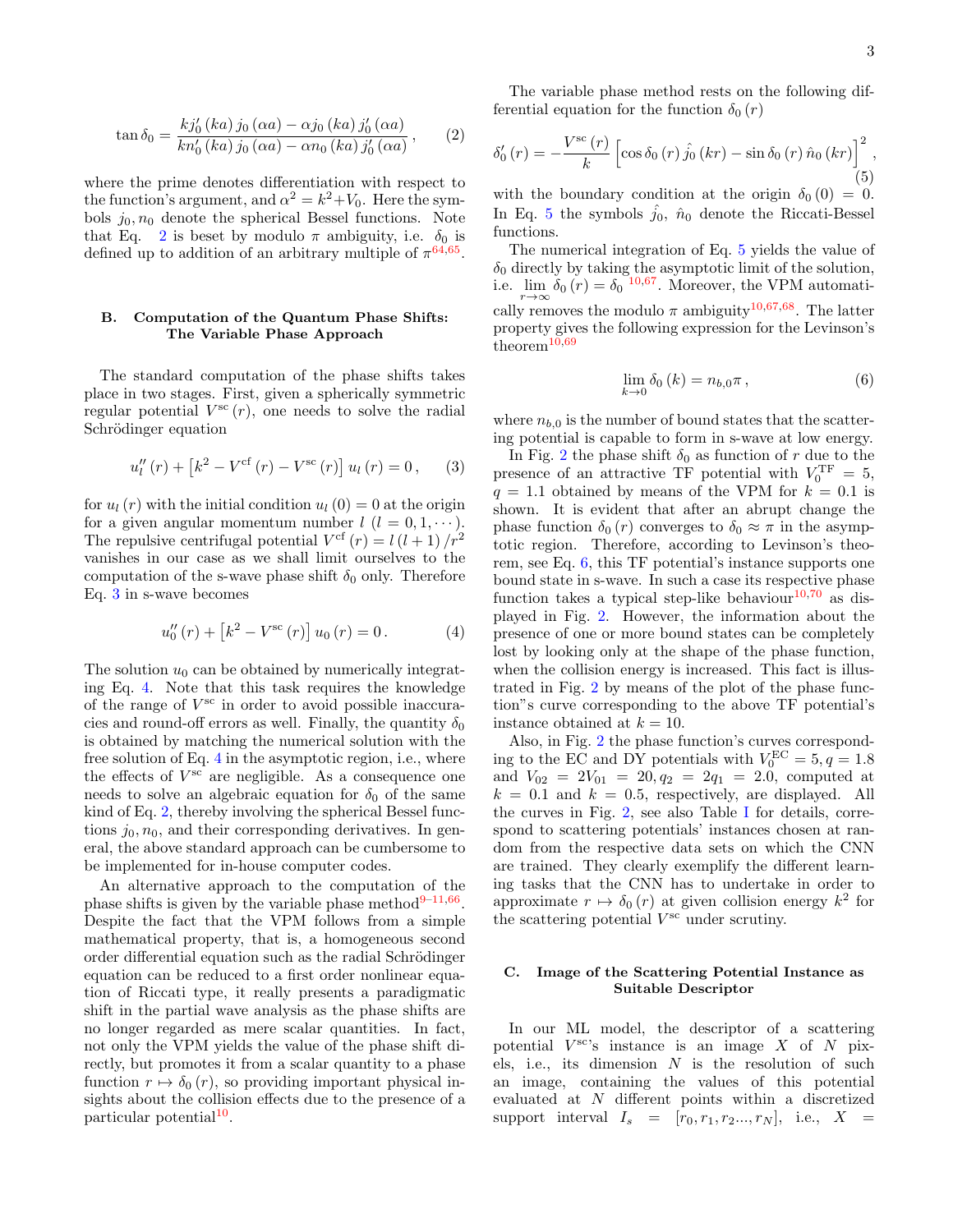

<span id="page-3-0"></span>FIG. 2. The phase shift  $\delta_0$  as function of r caused by the TF, EC, DY potentials' instances chosen at random from the data sets, computed by means of the VPM for different values of k and q of interest. We refer the reader to Table [I](#page-3-1) for all the information about the potentials' parameters, and their respective asymptotic values of  $\delta_0$ .

<span id="page-3-1"></span>TABLE I. The strengths and screening parameters of the TF, EC, DY potentials along with the respective asymptotic phase shifts computed by means of the VPM at different values of k are shown, respectively. Note that  $V_{02} = 2V_{01} = 20$  and  $q_2 = 2q_1 = 2.0$  for the DY potential.

| $V^{\rm sc}$  | parameters                     | k   | $\delta_0$ |
|---------------|--------------------------------|-----|------------|
| $V ^{\rm TF}$ | $V_0^{\text{TF}} = 5, q = 1.1$ | 0.1 | 3.15       |
| $V ^{\rm TF}$ | $V_0^{\text{TF}} = 5, q = 1.1$ | 10  | 0.73       |
| $V^{\rm EC}$  | $V_0^{\text{EC}} = 5, q = 1.8$ | 0.1 | 1.61       |
| $V^{\rm DY}$  | $V_{01} = 10, q_1 = 1.0$       | 0.5 | 1.28       |

 $[V^{sc}(r_0), V^{sc}(r_1), V^{sc}(r_2), ..., V^{sc}(r_N)]$ . The minimum  $r_0$ and the maximum  $r_N$  of the set  $I_s$  are chosen according to the typical behaviour of the scattering potential V sc in the neighborhood of the origin and its asymptotic regime, respectively. Thus, for a fixed strength of  $V^{\text{sc}}$ the resolution N would determine a coarse-grained view of such a potential, thereby causing the image's details to vary smoothly with the screening parameter  $q$ . In Fig.  $3$ six images X corresponding to different instances of  $V^{\rm DY}$ with parameters  $V_{01} = 10, V_{02} = 20$  and  $q_1 \equiv q, q_2 = 2q$  $(q \in [1, 2])$  such that it is repulsive at short distance and attractive in the asymptotic region, are shown. Our proposed descriptor offers a good compromise between the accuracy and the computation time.

However, it is not possible to apply such a representa-

tion to the potential  $V^{\text{SW}}$  as its image on the discretized interval  $I_s$  would not always encode small variations with respect to its screening parameter  $1/a$ . To overcome this issue we shall resort to the effective range approxima-tion<sup>[62](#page-7-39)[,71](#page-8-4)</sup> that holds for very small values of  $k$  only, see Section [II](#page-4-0) for details.

Finally, it is worth noting that the statistical learning performed by the CNN will be done assuming that each scattering potential's strength is fixed. The reason is that the phase shift  $\delta_0$  caused by an instance of the same potential but with a different strength can be directly derived by an appropriate scaling<sup>[10](#page-7-31)</sup>.



<span id="page-3-2"></span>FIG. 3. The images X labelled by (a), (b), (c), (d), (e), (f) relative to the scattering potential  $V^{\rm DY}$  with  $V_{01}$  =  $10, V_{02} = 20$  and  $q_1 \equiv q, q_2 = 2q$  obtained for  $q =$ 1.0, 1.2, 1.42, 1.62, 1.8, 1.99, respectively. The color (pixel intensity) indicates the value of the potential.

#### D. Data Sets

For each scattering potential, except the SW potential, a data set  $D_k = \{ (X_1, \delta_0^{(1)}), (X_2, \delta_0^{(2)}), \cdots, (X_n, \delta_0^{(n)}) \}$ where  $n = 1000$  is constructed for  $k = 0.1, 0.5, 5, 10,$  respectively. Each image descriptor  $X_{\mu}$  is labelled by the corresponding phase shift  $\delta_0^{(\mu)}$  computed at fixed wave number  $k$  by means of the VPM whose implementation rests on the algorithm  $LSODA<sup>13,72</sup>$  $LSODA<sup>13,72</sup>$  $LSODA<sup>13,72</sup>$  $LSODA<sup>13,72</sup>$ . We divide each data set  $D_k$  into training, validation and test sets. The CNN's learning is performed within the training set, while the validation set is used to adjust the model hyperparameters by studying the model convergence during the learning phase. Finally, the assessment of the CNN's accuracy is performed on the test set.

The TF and EC potentials' parameters upon which the respective data set  $D_k$  are constructed are  $V_0^{\text{TF}} = V_0^{\text{EC}} =$ 5 and  $q$  being uniformly generated in  $[0.5, 2.5]$  and  $[0.5, 2]$ , respectively. According to this choice of parameters some instances of TF potential can form s-wave bound states, while each instance of EC potential cannot support them. In this regard, we estimated that roughly 30% instances of TF potentials in  $D_{0,1}$  can form one bound state.

The parameters of interest for the DY potential were introduced in Section  $IC$ . In the latter case the screening parameter  $q_1$  is uniformly chosen at random in [1, 2].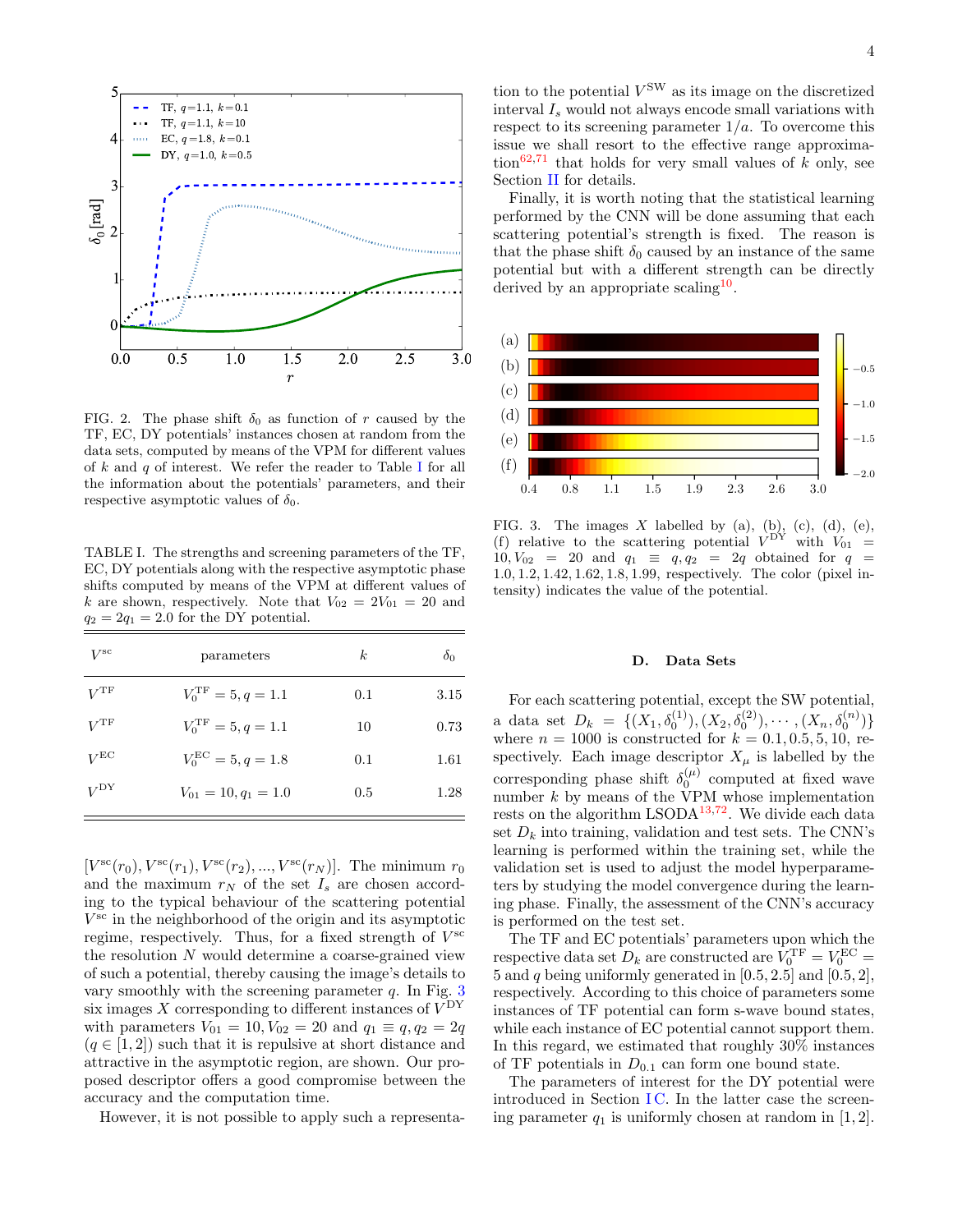Note that none of the DY potential's instances is capable of forming bound states.

Finally, two data sets of shallow SW potentials with depth  $V_0 = 0.25$  and radii a uniformly chosen in [0.4, 2] are generated computing the respective s-wave phase shifts according to Eq. [2](#page-2-1) at  $k = 0.01, 0.1$ .

#### E. Convolutional Neural Network

Our model is composed of a linear stack of  $L = 5$ one-dimensional convolutional layers each followed by a max-pooling layer. In each convolutional layer different numbers of filters, each of size 3 pixels, take the output of the previous layer (or the input image in case of the first layer) and extract features while scanning one pixel at time. Each convolution is followed by the Rectified Linear Unit (ReLU) activation. In this way, the computation units of a convolutional layer create feature maps that summarise the presence of relevant details in the input images.

After each convolution layer, a max-pooling layer encapsulates the most activated output of the feature map, resulting in a down sampled representation of the layer input. As the information is processed through the layers of the network, convolutional and max-pooling operations make the model able to capture patterns of progressively higher complexity. Hence the number of filters in each layer are progressively increased to allow more abstraction. In particular, we used 64, 128, 256, 256, 256 filters on the first to the last convolutional layer, respectively. At the end of the network a series or two fully connected layers, the first one with output size 1024, and the last one with a single output, perform label prediction based on the features extracted by the last max-pooling layer. The CNN have been implemented on TensorFlow<sup>[73](#page-8-6)</sup> (version 2.4.0), and trained by means of the Adam opti-mizer<sup>[74](#page-8-7)</sup>.

#### <span id="page-4-0"></span>II. RESULTS AND DISCUSSION

In order to assess the CNN's performance over the above data sets we adopt two estimator measures: the mean square error (MSE) and mean absolute percentage error. First, we train the CNN by minimizing the MSE during the training phase using the Adam optimizer. Second, we report the MAPE between the true and predicted phase shifts in the test set as a measure of model performance. Note that unless differently specified, the training happened over 100 epochs on 16 mini batch using a learning rate of  $1 \times 10^{-4}$ .

In panels (a), (b), (c), (d) of Fig. [4,](#page-4-1) Fig.  $5$  and Fig.  $6$  the scatter plots of the prediction versus the reference s-wave phase shift caused by TF, DY, and EC, respectively, at  $k = 0.1, 0.5, 5, 10$  are shown. For all these potentials the MAPE is comparable and varies from 0.01% to 0.03% when the learning occurs for  $k = 0.5, 5, 10$ . There is



<span id="page-4-1"></span>FIG. 4. In panels (a), (b), (c), (d) predictions versus reference phase shifts  $\delta_0$  caused by the TF potential at  $k =$ 0.1, 0.5, 5, 10, respectively, are shown. Panel (e) displays the relative learning curves as functions of the training epochs.

a plausible physical explanation of these similar learning performance obtained despite the different functional form of the scattering potentials under study. The reason is that increasing the energy for the screening parameters under scrutiny each scattering potential affects the phase function in the neighbourhood of the origin only. To understand this, one just needs to look at the scatter plot relative to DY potential in panels (c) and (d) of Fig. [5](#page-5-0) where the phase shifts are negative. This happens because the repulsive part of the DY potentials' instances mainly affect the phase function nearby the origin as a consequence to our choice of the screening parameters. On the other hand, by inspections of some instances of the TF, DY, and EC potentials' data sets we found that for the parameters of interest, increasing the energy the phase function  $r \mapsto \delta_0(r)$  takes a smooth form for each V sc. For instance, this smooth behaviour is illustrated by the plot of the phase function due to a TF potential's instance at  $k = 10$  in Fig. [2.](#page-3-0) Thus, the CNN's learning task become easier at higher collision energies, that is, increasing  $k$ . On the other hand this observation is confirmed looking at the learning curves as functions of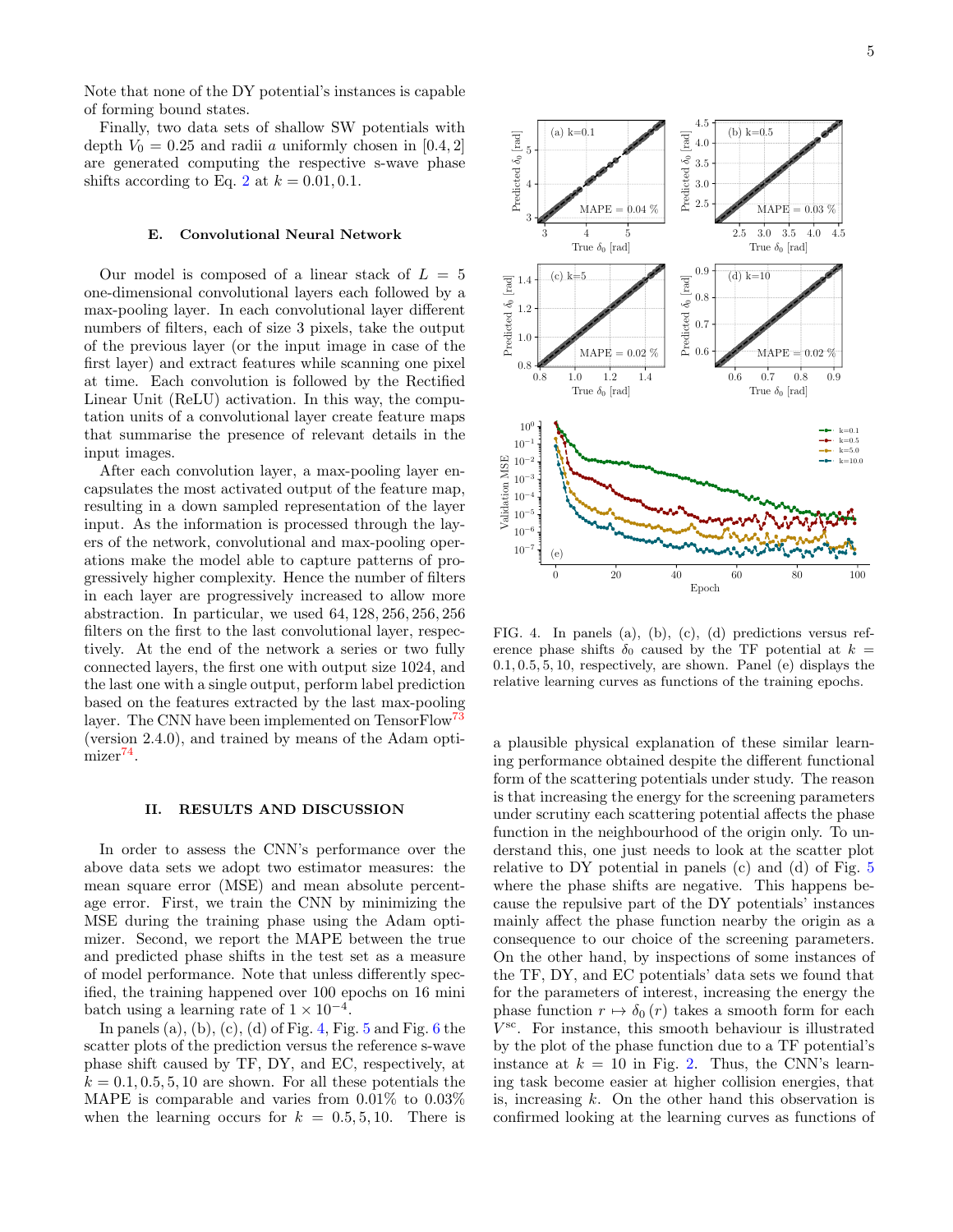

<span id="page-5-0"></span>FIG. 5. In panels (a), (b), (c), (d) predictions versus reference phase shifts  $\delta_0$  caused by the DY potential at  $k =$ 0.1, 0.5, 5, 10, respectively, are shown. Panel (e) displays the relative learning curves as functions of the training epochs.

epochs shown in panel (e) of Fig. [4,](#page-4-1) Fig. [5](#page-5-0) and Fig. [6](#page-5-1) for  $k = 5, 10$  where a far smaller number of training epochs with respect to that observed for  $k = 0.1, 0.5$  is necessary for achieving the convergence. As a consequence the MAPE increases at low energies.

As the Adam optimizer algorithm takes considerably more epochs to converge over the data set corresponding to small values of  $k$ , it is evident that the CNN's learning task becomes difficult. This can be easily understood looking at the data set  $D_{0.1}$  for the Thomas-Fermi potential  $V<sup>TF</sup>$ . In such a case we know that it contains about 30% of  $V<sup>TF</sup>$  instances supporting one bound state. Therefore in such a case the CNN need to approximate a phase function  $\delta_0(t)$  presenting an abrupt change due to the emergence of a plateau where  $\delta_0 \approx \pi$  for certain values of the screening parameter  $q$ . We illustrated this characteristic behaviour due to presence of the bound states in Section IB (see also Fig. [2\)](#page-3-0). Moreover, the phase functions relative to  $V^{\text{EC}}$  and  $V^{\text{DY}}$  certainly exhibit a far richer functional form at low energy as illustrated by two respective phase functions chosen at ran-dom in Fig. [2.](#page-3-0) In particular, some  $V<sup>EC</sup>$  instances can be



<span id="page-5-1"></span>FIG. 6. In panels (a), (b), (c), (d) predictions versus reference phase shifts  $\delta_0$  caused by the EC potential at  $k =$ 0.1, 0.5, 5, 10, respectively, are shown. Panel (e) displays the relative learning curves as functions of the training epochs.

repulsive, attractive and repulsive, respectively, in three different contiguous regions, respectively. This behaviour increases the functional complexity of the phase function, thus explaining the reason for which the largest MAPE  $\approx 0.16$  is obtained for the EC potential at  $k = 0.1$  (see the relative scatter plot in panel (a) of Fig.  $6$ ).

Overall, the previous observations explain why the CNN's performance in general worsens slightly at small values of k. Despite this fact, our ML model yields accurate predictions of the phase shifts caused by TF, EC, DY potentials with relative error that is much less than 1%.

As explained in Section  $IC$  it is not possible to meaningfully represent the SW potential as an image in our approach. To overcome this issue, we can resort the effective range approximation for short-range potentials $62,71$  $62,71$ that is applicable in s-wave scattering at low energy, i.e.,  $k \approx 0$ . This approximation reads as<sup>[71](#page-8-4)</sup>

<span id="page-5-2"></span>
$$
k \cot \delta_0 \approx -\frac{1}{c_0} + \frac{1}{2} k^2 r_0 , \qquad (7)
$$

where  $c_0, r_0$  are called the scattering length and the ef-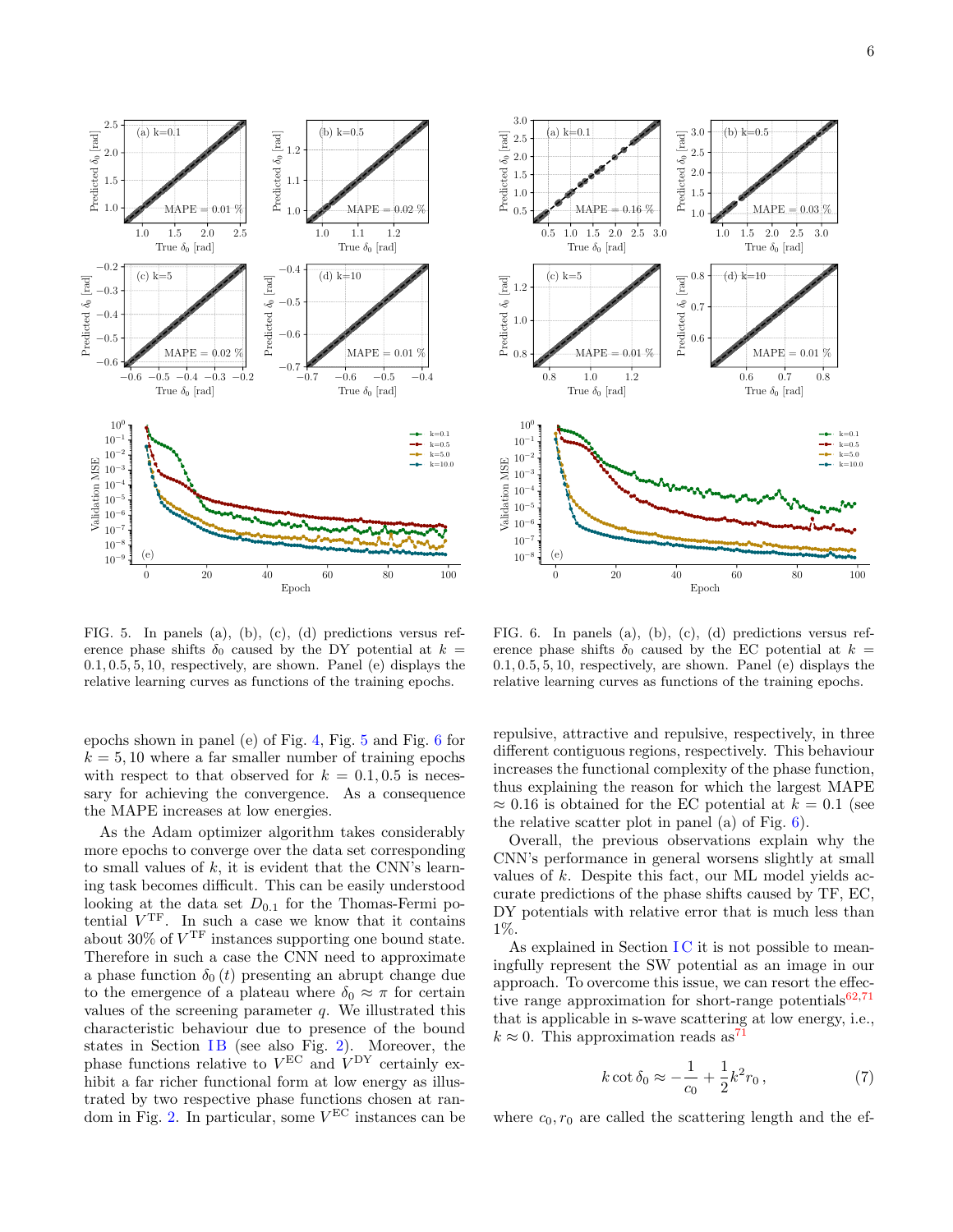

<span id="page-6-5"></span>FIG. 7. In panels (a), (b) predictions versus reference phase shifts  $\delta_0$  caused by the SW potential replaced by the TF potential according to the shape independent approximation at  $k = 0.01, 0.1$ , respectively, are shown.

fective range, respectively. In general, for simple potentials such as the SW and TF potentials,  $\delta_0$  depends only on the depth and range of the scattering poten-tial under study<sup>[63](#page-7-40)</sup>. From Eq. [7](#page-5-2) it is then possible to fix the TF potential's parameters  $V_0^{\text{TF}}, q$  in terms of  $V_0$ , a relative to the SW potential, so that the former yields the same s-wave shifts  $\delta_0$  caused by the SW potential. Note that this approach is often called the shape independent approximation (SIA). To implement the SIA, one needs to compute  $c_0, r_0$  for both potentials. By their comparison, one finds the following relations  $V_0^{\text{TF}} = (1/3) (5/2)^{3/2} V_0, q = (5/2)^{1/2} a^{-1}.$  Next, we can represent a given instance of a SW potential, labelled by  $\delta_0$  according to Eq. [2,](#page-2-1) by the image of a TF potential whose parameters satisfy the above SIA's relations.

In panels (a), (b) of Fig. [7](#page-6-5) the scatter plots of the prediction versus the reference s-wave phase shift ac-cording to the SIA applied to the SW potential<sup>[75](#page-8-8)</sup>, at  $k = 0.01, 0.1$ , respectively, are shown. We found MAPE is 0.92%, 0.18%, for  $k = 0.01, 0.1$  respectively. Therefore this scattering approximation combined with our ML model can be used to yield satisfactory accurate predictions of  $\delta_0$  even for nonrelativistic collisions in the presence of a square-well potential.

Our analysis suggests that our ML model is effectively learning the phase functions after being trained on the scattering potential images  $X_\mu$  labelled by the respective phase shift  $\delta_0^{(\mu)}$ .

## III. SUMMARY AND OUTLOOK

We presented a CNN model for learning the s-wave phase shifts arising from four different three-dimensional spherically symmetric potentials. The good machine learning performance achieved by our model demonstrates that the Hamiltonian can serve as a guiding principle in the construction of a physically-motivated descriptor.

Moreover, we tried to understand how the CNN's learning tasks vary with the functional complexity of the phase function emerging in the presence of different potentials. To this aim, we add a number of instances of the Thomas-Fermi potential supporting bound states to the respective data set. In such a case, we found that the CNN's regression task becomes difficult requiring a substantial increase of the number of epochs for reaching a good performance. We argue that this larger number of epochs mainly arises from the steepness of the mapping  $r \mapsto \delta_0(r)$  as a direct consequence of the Levinson's theorem, thereby hindering the CNN's learning task.

The next goal could be to build a supervised machine learning model able to predict  $\delta_l$  with  $l = 1, 2, \cdots$  at fixed collision energy by including the centrifugal potential contribution into the descriptor in a similar way that we discussed here. However, a more ambitious goal would be to effectively learning  $r \mapsto \delta_l(r, k)$  having the wave number k as additional input in the model.

## ACKNOWLEDGMENTS

We thank professor Ravi Rau for pointing out important works regarding the phase amplitude equation and dr. Jan Hermann and dr. Peter Šušnjar for valuable comments and suggestions. This work was supported by the EU through the European Regional Development Fund CoE program TK133 "The Dark Side of the Universe".

#### AUTHOR CONTRIBUTION STATEMENT

Both authors contributed equally to this study.

### DATA AVAILABILITY

The data that support the findings of this study are available from the corresponding author upon reasonable request.

- <span id="page-6-3"></span> $^2$  H. Piel and M. Chrysos, Molecular Physics 118, e1587024 (2020).
- <span id="page-6-4"></span> $3$  E. Fermi, Ric. Scientifica 7 (1936).
- $4\,$  K. Huang and C. N. Yang, Phys. Rev. 105, 767 (1957).

<span id="page-6-0"></span><sup>∗</sup> [alessandro.romualdi@yahoo.com](mailto:alessandro.romualdi@yahoo.com)

<span id="page-6-1"></span><sup>†</sup> [gionnimarchetti@ub.edu](mailto:gionnimarchetti@ub.edu)

<span id="page-6-2"></span> $1 \text{ C. J. Joachain}$ , Quantum Collision Theory (North-Holland, 1975).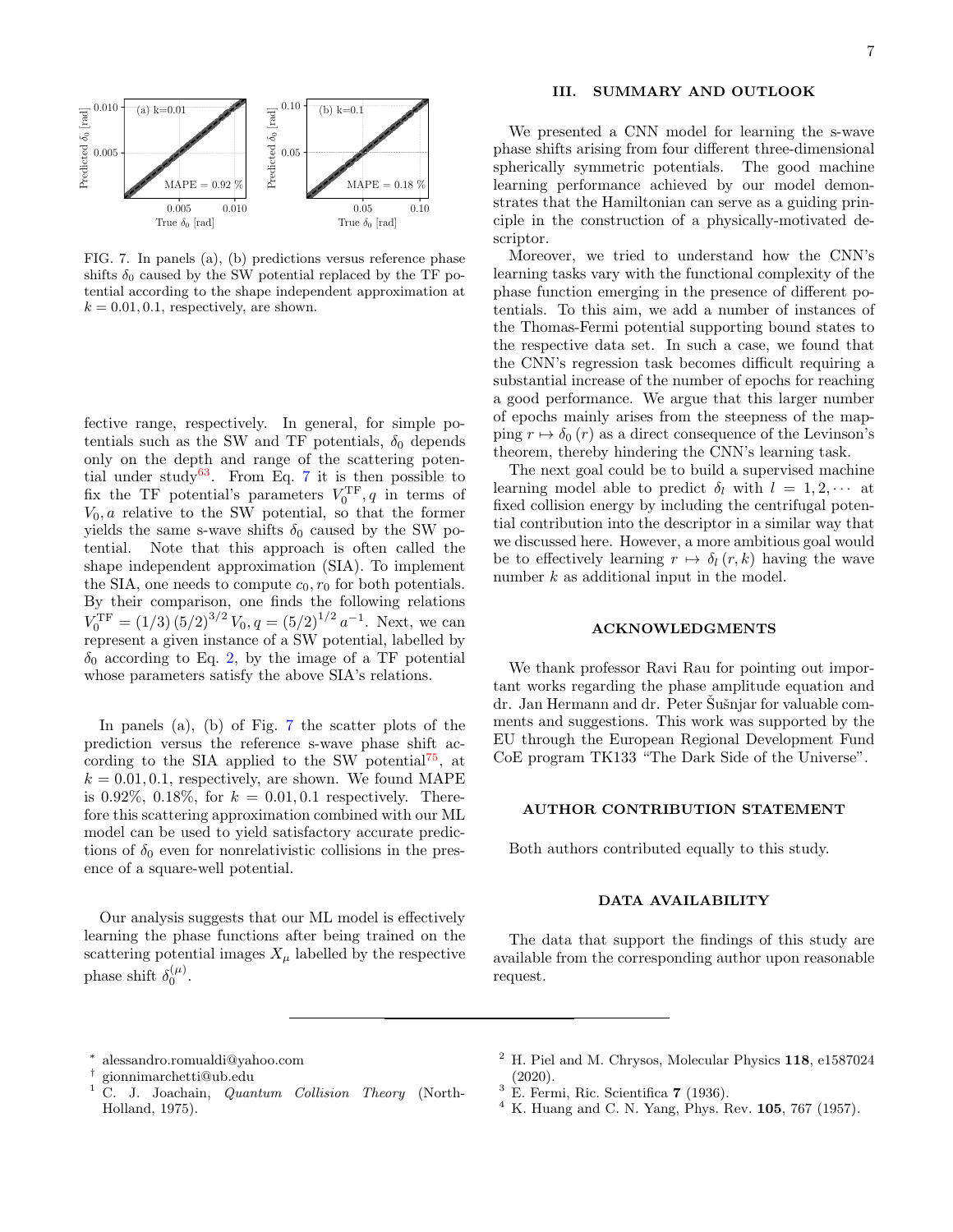- <span id="page-7-0"></span> $5$  Z. Idziaszek and T. Calarco, Phys. Rev. Lett.  $96$ , 013201 (2006).
- <span id="page-7-1"></span>6 J.-C. Pain, Journal of Physics Communications 2, 025015 (2018).
- <span id="page-7-2"></span><sup>7</sup> W. Kohn, Phys. Rev. **74**, 1763 (1948).
- <span id="page-7-3"></span><sup>8</sup> R. K. Nesbet, Phys. Rev. **175**, 134 (1968).
- <span id="page-7-4"></span><sup>9</sup> F. Calogero, Il Nuovo Cimento (1955-1965) 27, 261 (1963).
- <span id="page-7-31"></span><sup>10</sup> F. Calogero, Variable Phase Approach to Potential Scattering (Academic Press, 1967).
- <span id="page-7-43"></span> $^{11}$  V. V. Babikov, Soviet Physics Uspekhi 10, 271 (1967).
- <span id="page-7-5"></span><sup>12</sup> U. Fano and A. R. P. Rau, Atomic Collisions and Spectra (Academic Press, Inc., Orlando, Florida, 1986).
- <span id="page-7-6"></span><sup>13</sup> A. Palov and G. Balint-Kurti, [Computer Physics Commu](http://dx.doi.org/https://doi.org/10.1016/j.cpc.2021.107895)nications 263[, 107895 \(2021\).](http://dx.doi.org/https://doi.org/10.1016/j.cpc.2021.107895)
- <span id="page-7-7"></span> $^{14}$  L. Zdeborová, Nature Physics 13, 420 (2016).
- <sup>15</sup> G. Carleo, I. Cirac, K. Cranmer, L. Daudet, M. Schuld, N. Tishby, L. Vogt-Maranto, and L. Zdeborová, Rev. Mod. Phys. 91, 045002 (2019).
- <span id="page-7-8"></span><sup>16</sup> J. Schmidt, M. R. G. Marques, and M. A. L. Botti, Silvana. Marques, npj Computational Materials 5, 489 (2016).
- <span id="page-7-9"></span><sup>17</sup> F. A. Faber, L. Hutchison, B. Huang, J. Gilmer, S. S. Schoenholz, G. E. Dahl, O. Vinyals, S. Kearnes, P. F. Riley, and O. A. von Lilienfeld, Journal of Chemical Theory and Computation 13, 5255–5264 (2017).
- <span id="page-7-10"></span> $18$  A. P. Bartók, S. De, C. Poelking, N. Bernstein, J. R. Kermode, G. Csányi, and M. Ceriotti, Sci Adv. 3, e1701816 (2017).
- <span id="page-7-11"></span><sup>19</sup> G. Montavon, M. Rupp, V. Gobre, A. Vazquez-Mayagoitia, K. Hansen, A. Tkatchenko, K.-R. Müller, and O. A. von Lilienfeld, New Journal of Physics 15, 095003 (2013).
- <span id="page-7-12"></span> $20$  M. Rupp, A. Tkatchenko, K.-R. Müller, and O. A. von Lilienfeld, Phys. Rev. Lett. 108, 058301 (2012).
- <span id="page-7-13"></span> $^{21}$  K. T. Schütt, H. Glawe, F. Brockherde, A. Sanna, K. R. Müller, and E. K. U. Gross, Phys. Rev. B 89, 205118 (2014).
- <span id="page-7-14"></span> $22$  L. Wang, Phys. Rev. B 94, 195105 (2016).
- <sup>23</sup> J. Carrasquilla, R. Melko, Nature Phys **13**, 431–434 (2017).
- <span id="page-7-15"></span>E. van Nieuwenburg, E. Bairey, and G. Refael, Phys. Rev. B 98, 060301 (2018).
- <span id="page-7-16"></span> $^{25}$  J. Behler and M. Parrinello, Phys. Rev. Lett.  ${\bf 98},\ 146401$ (2007).
- <sup>26</sup> A. P. Bartók, M. C. Payne, R. Kondor, and G. Csányi, Phys. Rev. Lett. 104, 136403 (2010).
- A. P. Thompson, L. P. Swiler, C. R. Trott, S. M. Foiles, and G. J. Tucker, Journal of Computational Physics 285, 316 (2015).
- <sup>28</sup> A. V. Shapeev, Multiscale Modeling & Simulation 14, 1153 (2016).
- <span id="page-7-17"></span> $29\,$  J. Behler, [The Journal of Chemical Physics](http://dx.doi.org/10.1063/1.4966192) 145, 170901 [\(2016\),](http://dx.doi.org/10.1063/1.4966192) [https://doi.org/10.1063/1.4966192.](http://arxiv.org/abs/https://doi.org/10.1063/1.4966192)
- <span id="page-7-18"></span> $30$  J. Hermann, Z. Schätzle, and F. Noé, Nature Chemistry 12, 891 (2020).
- <span id="page-7-19"></span><sup>31</sup> S. Manzhos, Machine Learning: Science and Technology 1, 013002 (2020).
- <span id="page-7-20"></span><sup>32</sup> L. M. Ghiringhelli, J. Vybiral, S. V. Levchenko, C. Draxl, and M. Scheffler, Phys. Rev. Lett. 114, 105503 (2015).
- <sup>33</sup> A. P. Bartók, R. Kondor, and G. Csányi, Phys. Rev. B 87, 184115 (2013).
- <sup>34</sup> K. Rossi and J. Cumby, International Journal of Quantum Chemistry 120, e26151 (2020).
- <span id="page-7-21"></span>F. Musil, A. Grisafi, A. P. Bartók, C. Ortner, G. Csányi, and M. Ceriotti, Chemical Reviews 121, 9759 (2021).
- <span id="page-7-22"></span><sup>36</sup> D. J. Gross, Proc. Natl. Acad. Sci USA 93, 14256 (1996).
- <span id="page-7-23"></span> $37$  P. Hohenberg and W. Kohn, Phys. Rev. 136, B864 (1964).
- <span id="page-7-24"></span><sup>38</sup> O. A. von Lilienfeld, International Journal of Quantum Chemistry 113, 1676 (2013).
- <span id="page-7-25"></span> $39$  K. Mills, M. Spanner, and I. Tamblyn, Phys. Rev. A **97**  $(2018)$ .<br>D. Yarotsky,
- <span id="page-7-26"></span> $^{40}$  D. Yarotsky, CoRR **[abs/1804.10306](http://arxiv.org/abs/1804.10306)** (2018), [arXiv:1804.10306.](http://arxiv.org/abs/1804.10306)
- <span id="page-7-27"></span> $41$  D. Hubel and T. N. Wiesel, J Physiol. **160**, 106 (1962).
- <span id="page-7-29"></span><span id="page-7-28"></span><sup>42</sup> K. Fukushima, Biological Cybernetics **36**, 193–202 (1980).<br><sup>43</sup> Y Lecun L. Bottou Y. Bongie, and P. Haffner, Proceed Y. Lecun, L. Bottou, Y. Bengio, and P. Haffner, [Proceed](http://dx.doi.org/10.1109/5.726791)[ings of the IEEE](http://dx.doi.org/10.1109/5.726791) 86, 2278 (1998).
- $^{44}$  A. Krizhevsky, I. Sutskever, and G. E. Hinton, in  $Advances$ [in Neural Information Processing Systems](https://proceedings.neurips.cc/paper/2012/file/c399862d3b9d6b76c8436e924a68c45b-Paper.pdf), Vol. 25, edited by F. Pereira, C. J. C. Burges, L. Bottou, and K. Q. Weinberger (Curran Associates, Inc., 2012) pp. 1097–1105.
- $^{45}$  C. Szegedy, Wei Liu, Yangqing Jia, P. Sermanet, S. Reed, D. Anguelov, D. Erhan, V. Vanhoucke, and A. Rabinovich, in [2015 IEEE Conference on Computer Vision and Pattern](http://dx.doi.org/ 10.1109/CVPR.2015.7298594) [Recognition \(CVPR\)](http://dx.doi.org/ 10.1109/CVPR.2015.7298594) (2015) pp. 1–9.
- <sup>46</sup> D. Silver, A. Huang, C. J. Maddison, A. Guez, L. Sifre, G. van den Driessche, J. Schrittwieser, I. Antonoglou, V. Panneershelvam, M. Lanctot, S. Dieleman, D. Grewe, J. Nham, N. Kalchbrenner, I. Sutskever, T. Lillicrap, M. Leach, K. Kavukcuoglu, T. Graepel, and D. Hassabis, Nature 529, 489 (2016).
- <sup>47</sup> S. Mallat, Philosophical Transactions of the Royal Society A: Mathematical, Physical and Engineering Sciences 374, 20150203 (2016).
- <span id="page-7-30"></span><sup>48</sup> H. W. Lin, M. Tegmark, and D. Maddison, Rolnick, Journal of Statistical Physics 168, 1223 (2017).
- <span id="page-7-32"></span><sup>49</sup> N. W. Ashcroft and M. D. Mermin, Solid State Physics (Saunders College, Philadelphia, 1976).
- $50$  J. R. Meyer and F. J. Bartoli, Phys. Rev. B 23, 5413 (1981).
- <span id="page-7-33"></span> $51\,$  G. Giuliani and G. Vignale, *Quantum Theory of Elec*tron Liquid (Cambridge University Press, Cambridge, UK, 2005).
- <span id="page-7-34"></span> $52$  B. Pohy, K. Rith, C. Scholz, and F. Zetsche, *Particles and* Nuclei, 1st ed. (Springer, Berlin, 2002).
- <span id="page-7-35"></span><sup>53</sup> N. F. Bali, S.-Y. Chu, R. W. Haymaker, and C.-I. Tan, Phys. Rev. 161, 1450 (1967).
- <span id="page-7-36"></span> $^{54}$  I. Nagy and B. Apagyi, Phys. Rev. A 58, R1653 (1998).<br> $^{55}$  C S I am and V P. Vershni, Phys. Rev. A 6, 1301 (1072)
- <span id="page-7-37"></span><sup>55</sup> C. S. Lam and Y. P. Varshni, Phys. Rev. A **6**[, 1391 \(1972\).](http://dx.doi.org/10.1103/PhysRevA.6.1391)<br><sup>56</sup> P. K. Shukla and B. Fliasson, Physics Letters A **372**, 2807
- <sup>56</sup> P. K. Shukla and B. Eliasson, Physics Letters A 372, 2897 (2008).
- $57$  P. K. Shukla and B. Eliasson, Phys. Rev. Lett. **108**, 165007 (2012).
- $^{58}$  Lin, C. Y. and Ho, Y. K., [Eur. Phys. J. D](http://dx.doi.org/ 10.1140/epjd/e2010-00009-8) 57, 21 (2010).
- Z. Moldabekov, T. Schoof, P. Ludwig, M. Bonitz, and T. Ramazanov, Physics of Plasmas 22, 102104 (2015).
- <sup>60</sup> Y. Y. Qi, J. G. Wang, and R. K. Janev, Physics of Plasmas 23, 073302 (2016).
- <span id="page-7-38"></span><sup>61</sup> D. Munjal, P. Silotia, and V. Prasad, Physics of Plasmas 24, 122118 (2017).
- <span id="page-7-39"></span><sup>62</sup> K. S. Krane, Introductory Nuclear Physics (John Wiley and Sons, U.S.A, 1988).
- <span id="page-7-40"></span><sup>63</sup> A. Z. Capri, Nonrelativistic Quantum Mechanics , 3rd ed. (World Scientific, Singapore, 2002).
- <span id="page-7-41"></span> $64$  J. R. Taylor, *Scattering Theory: The Quantum Theory of* Nonrelativistic Collisions (John Wiley & Sons, Inc., New York, 1972).
- <span id="page-7-42"></span><sup>65</sup> P. H. E. Meijer and J. L. Repace, American Journal of Physics 43, 428 (1975).
- <span id="page-7-44"></span><sup>66</sup> P. M. Morse and W. P. Allis, Phys. Rev. 44, 269 (1933).